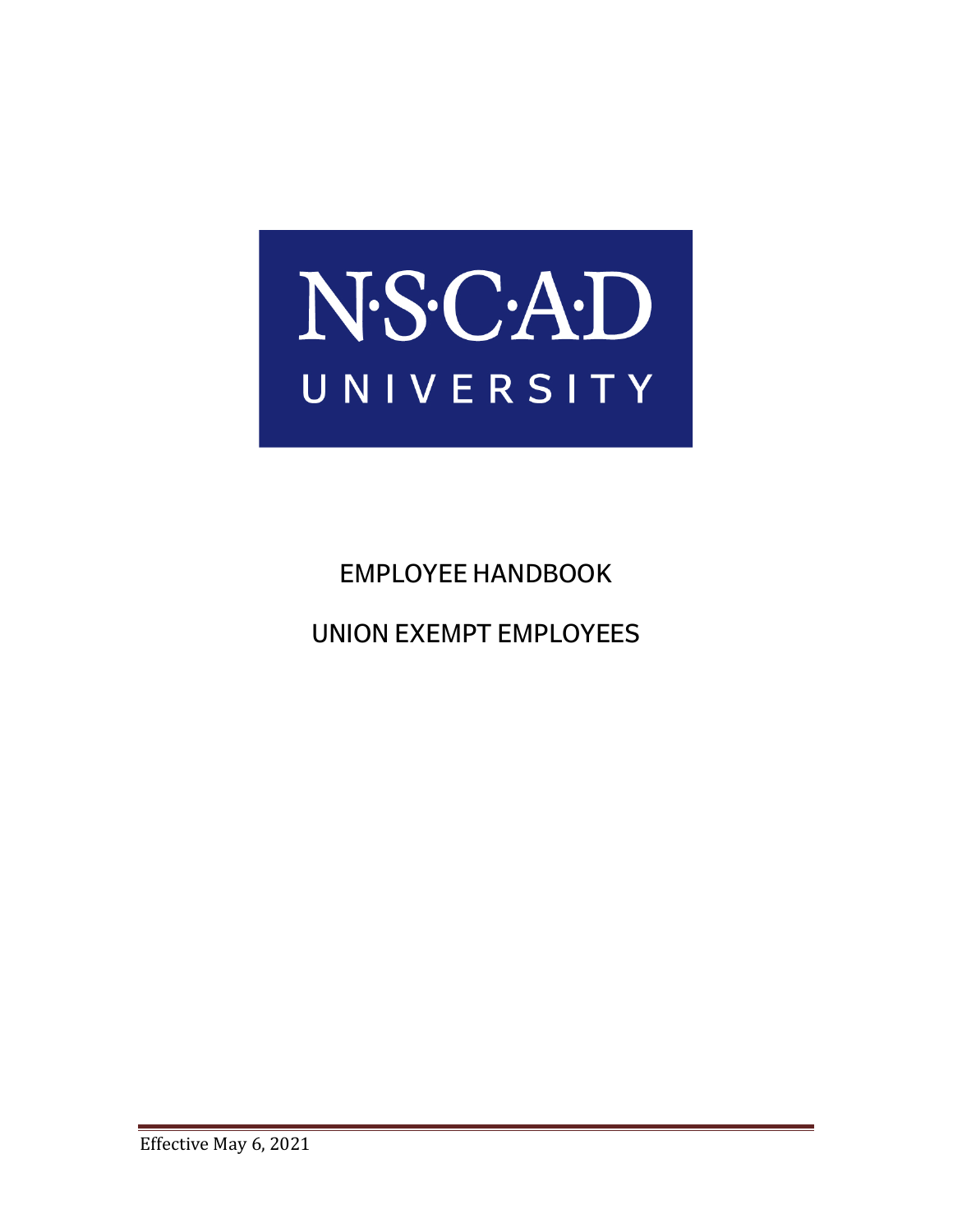## TABLE OF CONTENTS

## NSCAD UNIVERSITY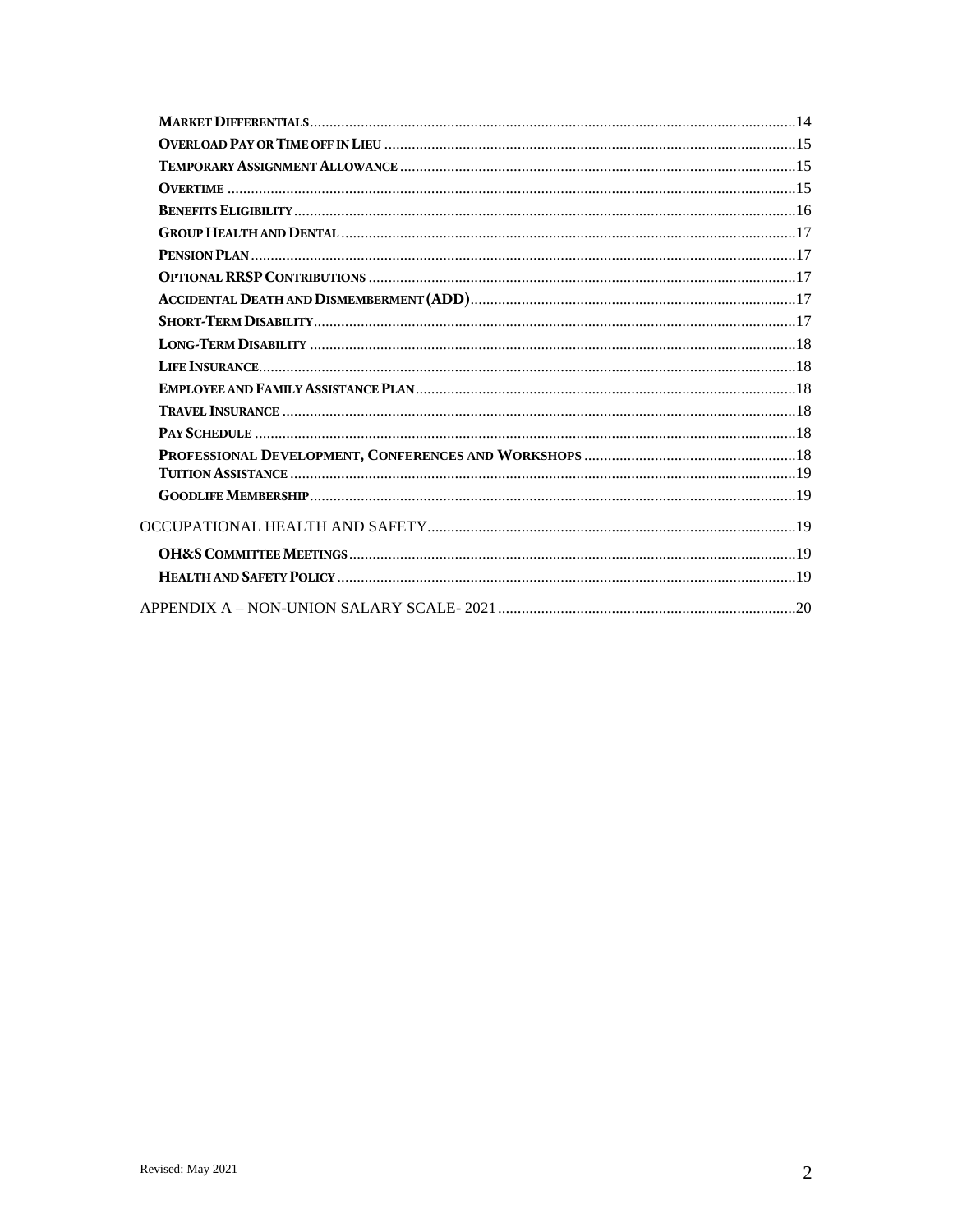## <span id="page-3-0"></span>INTRODUCTION

This handbook is intended as an information guide to Non Union Employees, Department Managers and Supervisors for employment-related matters. It is expected that these policies are administered to all union exempt members of the university in a fair and consistent manner.

From time to time this handbook may be subject to periodic updates. It is important to obtain the most up-to- date version from the Human Resources Department.

## <span id="page-3-1"></span>GENERAL POLICY

## <span id="page-3-2"></span>**Policies and Procedures**

All employee are expected to follow the policies and procedures of NSCAD University located on the NSCAD web site.

## <span id="page-3-3"></span>**Conflict of Interest**

It is the responsibility of every person covered by this policy to disclose any situation which may constitute a conflict of interest and to withdraw from the decision-making process involved. Such disclosure shall be made to their immediate supervisor or the appropriate vice-president. When in doubt, an employee should please check with their immediate supervisor to ensure any potential conflicts are alleviated.

#### <span id="page-3-4"></span>**Confidentiality**

All employees are required to maintain, in the strictest confidence, information to which an employee has access in the course of their employment with NSCAD University. This information shall not be disclosed to any party within or outside the University, except as directed in the course of their employment.

## <span id="page-3-5"></span>**Media Inquiries**

On occasion an employee may receive inquiries from various media outlets, including on line web sources, newspaper, radio and others. It is important to portray NSCAD with an organized and consistent voice. Therefore all media inquiries should be directed to our Communications Director in the Office of University Relations.

#### <span id="page-3-6"></span>NSCAD POLICIES

All union exempt employees are expected to review, be familiar with and uphold the standards and policies of the University, foun[d here.](https://navigator.nscad.ca/wordpress/home/academicsadministration/university-policies/)

## <span id="page-3-7"></span>RECRUITMENT AND SELECTION

#### **Process**

The University will post all permanent positions internally and/or externally in order to attract the best qualified candidates for the vacancy. The Human Resource Department is responsible for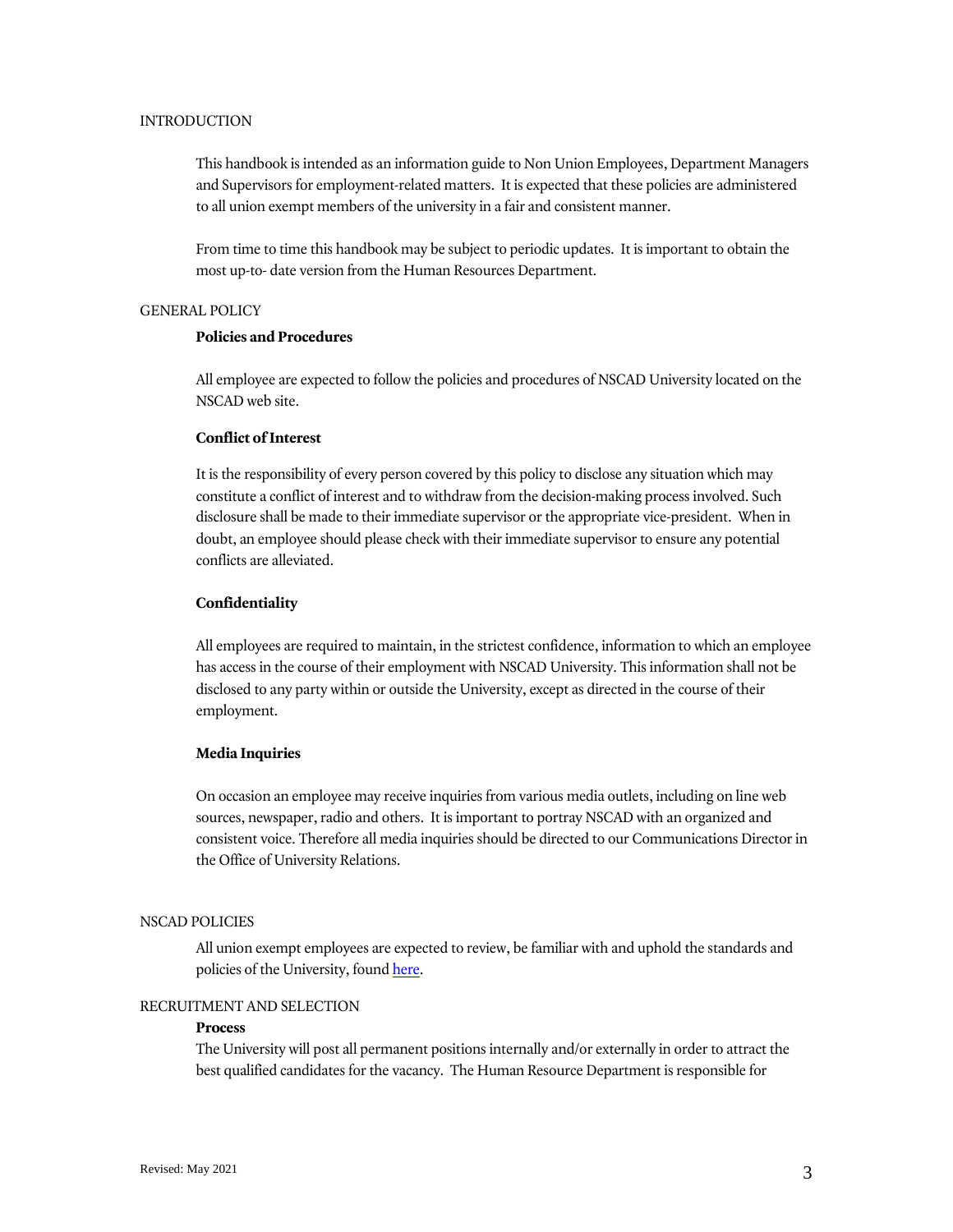facilitating the recruitment process and providing guidance in the recruitment and selection of candidates.

A hiring authorization form must be completed and signed by the University signing authorities identified on the hiring authorization. No positions will be filled without prior appropriate approval.

## <span id="page-4-0"></span>**Equal Opportunity**

There shall be no discrimination in employment at NSCAD on any grounds prohibited by the Canadian Charter of Rights and Freedoms or the Nova Scotia Human Rights Act.

#### <span id="page-4-1"></span>**Offers of Employment**

All letters of offer will be prepared by the Human Resources Department and approved by the appropriate Vice President responsible for the area of hire.

## <span id="page-4-2"></span>**Orientation**

It is important that new employees are integrated into their new environment as soon as possible after beginning their new position. The orientation program at NSCAD is divided into two parts.

Human Resources Responsibility: Within the first week of employment the Employee shall meet with the Director, Human Resources to be oriented to the University. During this session the Employee will complete all new hire paperwork and be given a general overview of the University.

Departmental Responsibility: The departmental orientation is more in depth and includes more detailed information on the department in which the Employee will work, as well as details on the scope of their work. Departments are responsible for ensuring each new employee is provided all the necessary information in order to complete their work in an efficient and accurate manner.

#### TERMS AND CONDITIONS OF EMPLOYMENT

#### <span id="page-4-3"></span>**Hours of Work**

Full Time: Employees who are regularly scheduled to work a minimum of thirty-five (35) hours per work week.

Part Time: Any Employee who regularly works less than 35 hours per week.

Scheduled Hours: Work hours shall normally be scheduled between 7:30am and 5:30pm with one unpaid hour for lunch. Daily working hours shall be determined by the Employer and discussed with the Employee at the time of hiring. No change to working hours will be implemented by the Employer without reasonable notice to the Employee.

Flexible work hours: Individual hours of work may be considered upon mutual agreement of the Employer and Employee. This may include reduced workload requests or other flexible hour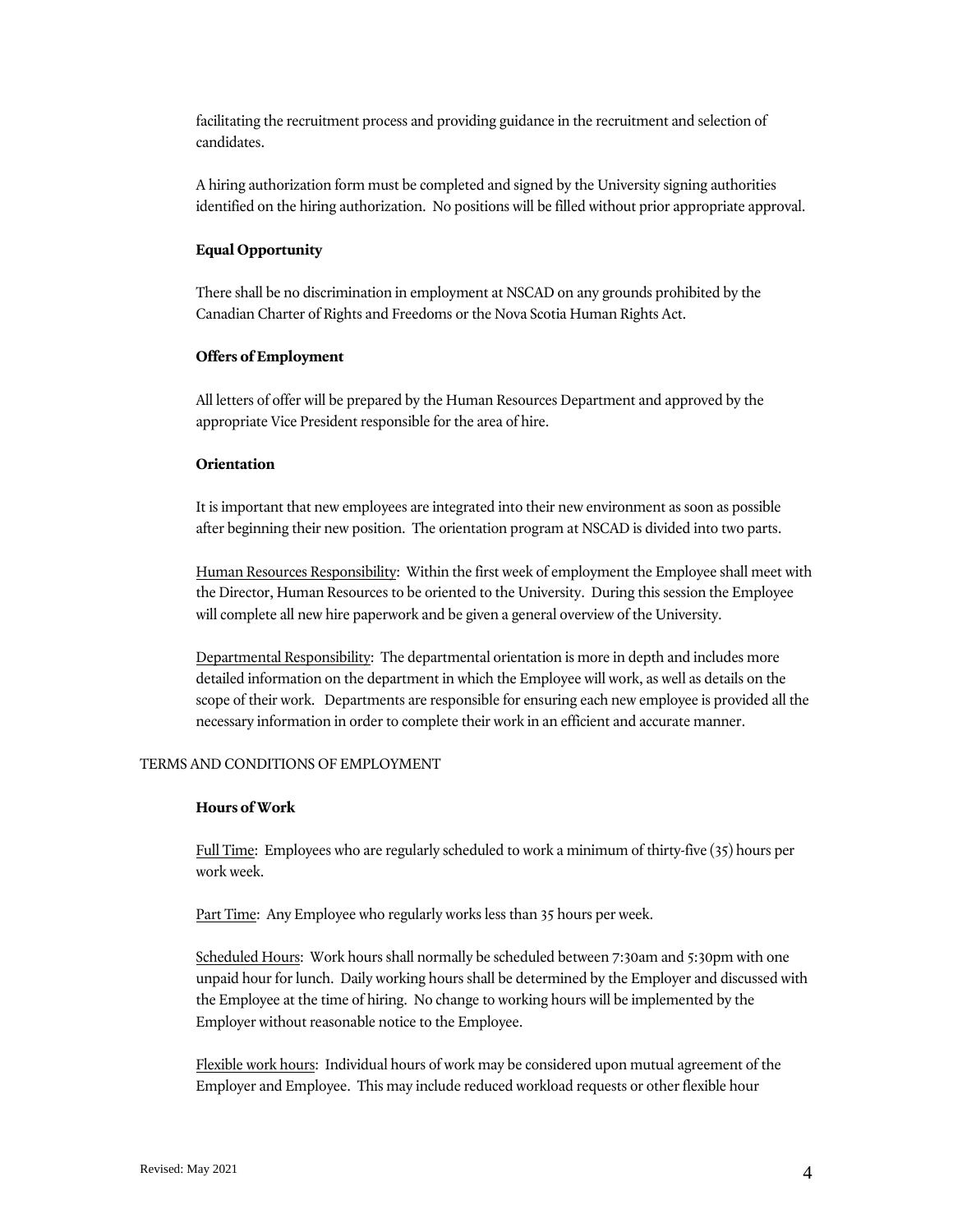arrangements. All requests are subject to the approval of their direct supervisor and the management team.

#### <span id="page-5-0"></span>**Employee Identification**

All Employees must carry valid identification. In addition, The Service Centre will issue a FOB card which will allow access to the University after hours or overnight. During these times employees are required to enter the University at the main entrances.

A barcode will be required to charge items to an account in the NSCAD art supply store, or to withdraw books from the Library. Barcodes may be obtained from Library Services.

## <span id="page-5-1"></span>**Absenteeism & Absence Reporting**

All unscheduled absences are required to be reported to employee's immediate supervisor as soon as possible, and no later than one (1) hour after an employee's normal start time.

Upon return to work an employee must submit for approval for unscheduled absences noting the dates of absence in the appropriate section and approved by the supervisor. The type of leave must be included, identifying sickness, bereavement, family emergency, etc.

All absences of more than ½ day must be noted approved by the supervisor and forwarded to Human Resources. Any absences because of sudden illness, or appointment, etc of less than ½ day do not have to be formally recorded, but should be noted by the supervisor.

Employees and managers are to use the electronic leave reporting system to apply, approve and document all leave. A receipt of each request will be provided to employees, managers and Human Resources once approved/denied.

If an Employee suffers an illness, accident, or has surgery that will prevent them from working for an extended period of time the Employee must contact the Human Resources Department as soon as possible to complete the paperwork for any benefits which may be available. Employees who are covered by short-term disability are required to submit forms to Manulife Insurance to access disability insurance after five (5) days.

#### <span id="page-5-2"></span>**Personal Appearance**

The University's public image is of significant importance. Employees are expected to dress appropriately. Each department may have different dress codes however employees are expected to dress in a manner that is consistent with the nature of their position. Appropriate attire should be discussed with the immediate supervisor.

<span id="page-5-3"></span>Clothing should be clean, neat, of appropriate fit and consistent with safety standards and contributing to the overall positive impression of our University.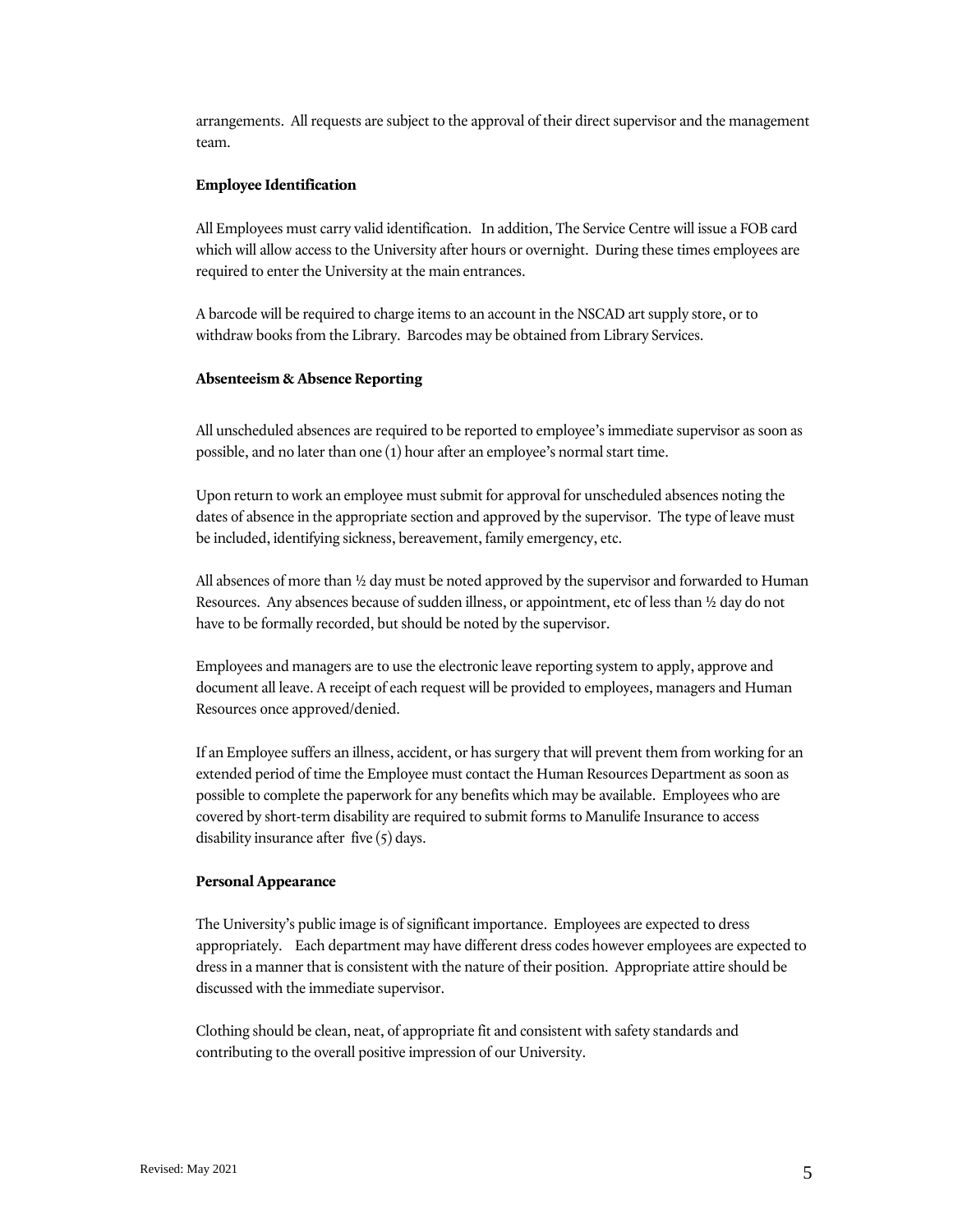## **Code of Conduct**

Employees are expected to represent the University at all times. All employees are encouraged to maintain high standards of honesty, fair dealing and integrity and by their actions realize that they affect its reputation.

Employees are expected, at all times to understand and abide by the guidelines set forth in the Employee Code of Conduct and NSCAD policies.

## <span id="page-6-0"></span>**Performance Reviews**

#### Probation Period

An initial probationary review should take place within the first six months of employment as stated in the Employee's letter of offer. A signed copy of this review will be sent to the Human Resources Department to be included in the Employee's personal file.

If concerns arise during the probationary period, notice in writing will be provided outlining the areas of concern, potential remedies and time frames. The probation period may be extended at this point for a period of up to 3 months. If it is determined at this time that the Employee is not performing to the expected standard, the Employee may be terminated.

## Annual Reviews

An annual performance review will take place each year, prior to the end of the school year on June 30th. This is an opportunity for both the Employee and Supervisor to discuss their performance goals, concerns and development within the University. A signed copy of this review will be placed in the Employee's personal file.

#### <span id="page-6-1"></span>**Discipline**

The Supervisor will discuss all issues relating to performance and code of conduct with Employees directly, in order to inform and permit the Employee to take corrective measures prior to discipline being imposed. The University shall follow the principles of progressive discipline.

After consultation with the Human Resources Department, all discipline will be issued in writing outlining the type of discipline imposed and the expected standard of performance. A copy will be issued to the Employee, and kept in the official personnel file.

## <span id="page-6-2"></span>**Resignation**

Unless otherwise stated in a contract, all Employees are expected to provide a minimum of four weeks' notice prior to leaving the employment of the University. Unused vacation accrual is not to be included in the notice period and will be paid out on the last pay from the University. All benefits will cease as of an employee's last day worked with the University.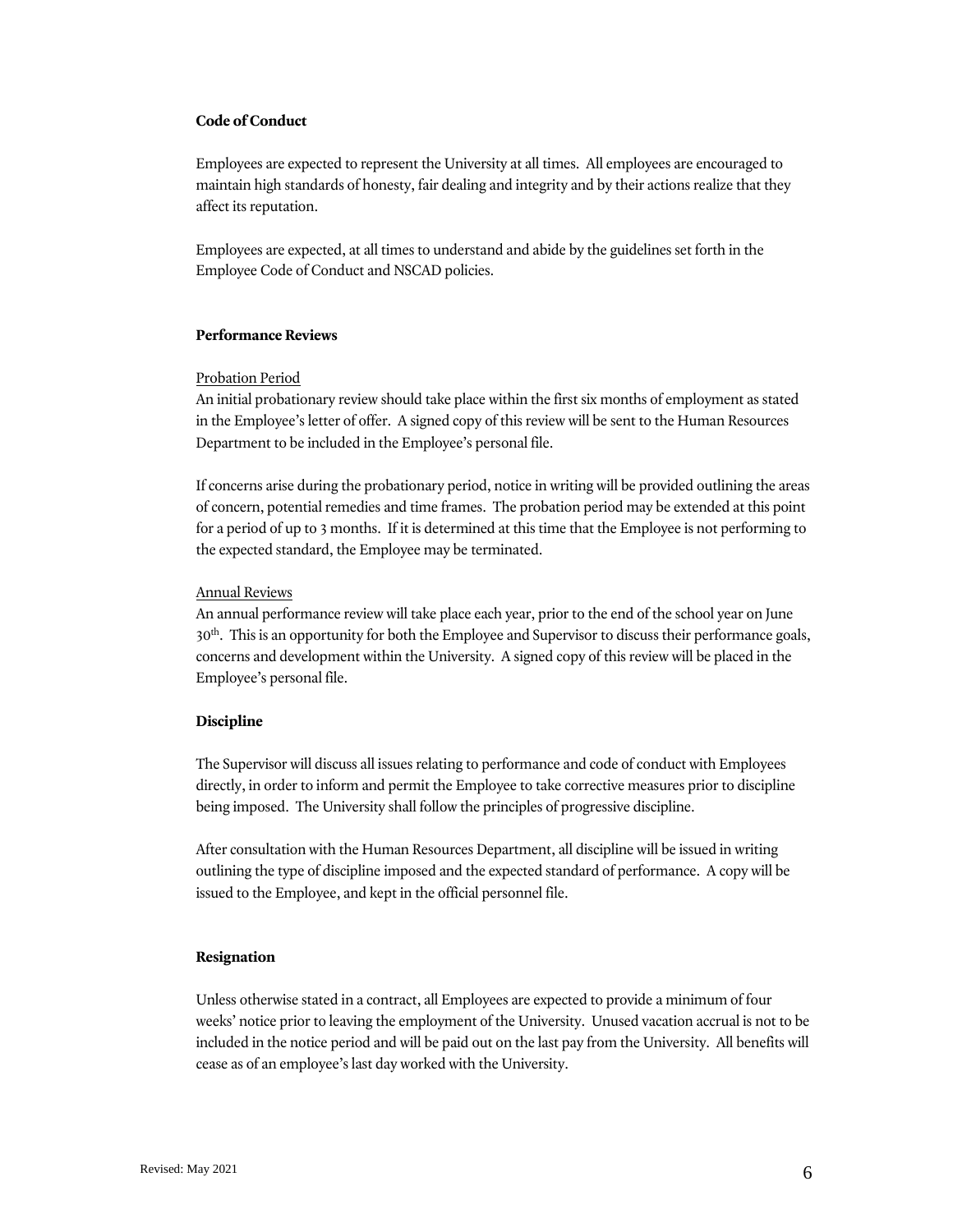## <span id="page-7-0"></span>**Retirement**

Employees are eligible for retirement after reaching the age of 55. Employees are expected to provide a minimum of the same notice for requirement as is required for resignation. As much notice for retirement as possible is preferred.

## <span id="page-7-1"></span>LEAVES

#### <span id="page-7-2"></span>**Sick Leave**

All Employees are entitled to twelve (12) days of sick leave per salary year (July 1-June 30<sup>th</sup>) to cover unexpected illness or injury. An Employee, on July 1, may carry forward up to a maximum of five (5) unused days' sick leave. Sick leave usage beyond twelve (12) days in the salary year will only be accessed if there has been a significant illness, of two (2) consecutive days or greater, during the year in which qualifying medical documentation was provided. If an Employee is unavailable for work, and no longer has accumulated sick time available, the missed time must be taken without pay or charged against accumulated vacation time. The employee may be asked to provide medical documentation or to undergo a medical assessment to support any absence due to illness or injury.

Employees who suffer illness, injury or hospitalization for more than five (5) consecutive days' duration shall be covered from the first day of such absence by the University's short and long term disability plan in accordance with the terms and conditions of such plan.

#### <span id="page-7-3"></span>**Vacation Leave**

The vacation year runs from the  $1<sup>st</sup>$  of July to end of June the following year. Vacation entitlement for regular full time Employees is as follows:

| Employees with $1 - 10$ years service | 23 days vacation per year $(1.9$ earned /month) |
|---------------------------------------|-------------------------------------------------|
| After 10 years-15 years service       | 25 days vacation per year (2.1 earned /month)   |
| After 15 years – 20 years service     | 27 days vacation per year (2.25 earned /month)  |
| After 20 years service                | 30 days vacation per year (2.5 earned /month)   |
|                                       |                                                 |

Vacation is earned based on and employees hour's worked and will be pro-rated based on the number of hours worked annually. Employees do not earn vacation while on leaves of absence, Disability and Maternity/Parental leave.

Temporary or casual Employees are not entitled to vacation time, but will receive vacation pay as outlined in the labour standards code.

Employees are expected to give one (1) month notice of requested vacation time unless it is not possible to do so. All vacation must be approved by the supervisor in writing/electronically *in advance of the vacation* for approval. This information will be sent to Human Resources for recording in the HRIS system. Employees may access their current vacation and various leave balances by logging into employee self-serve. The scheduling and approval of vacation is administered by the Manager or Supervisor of the department, and is subject to the needs of the workplace.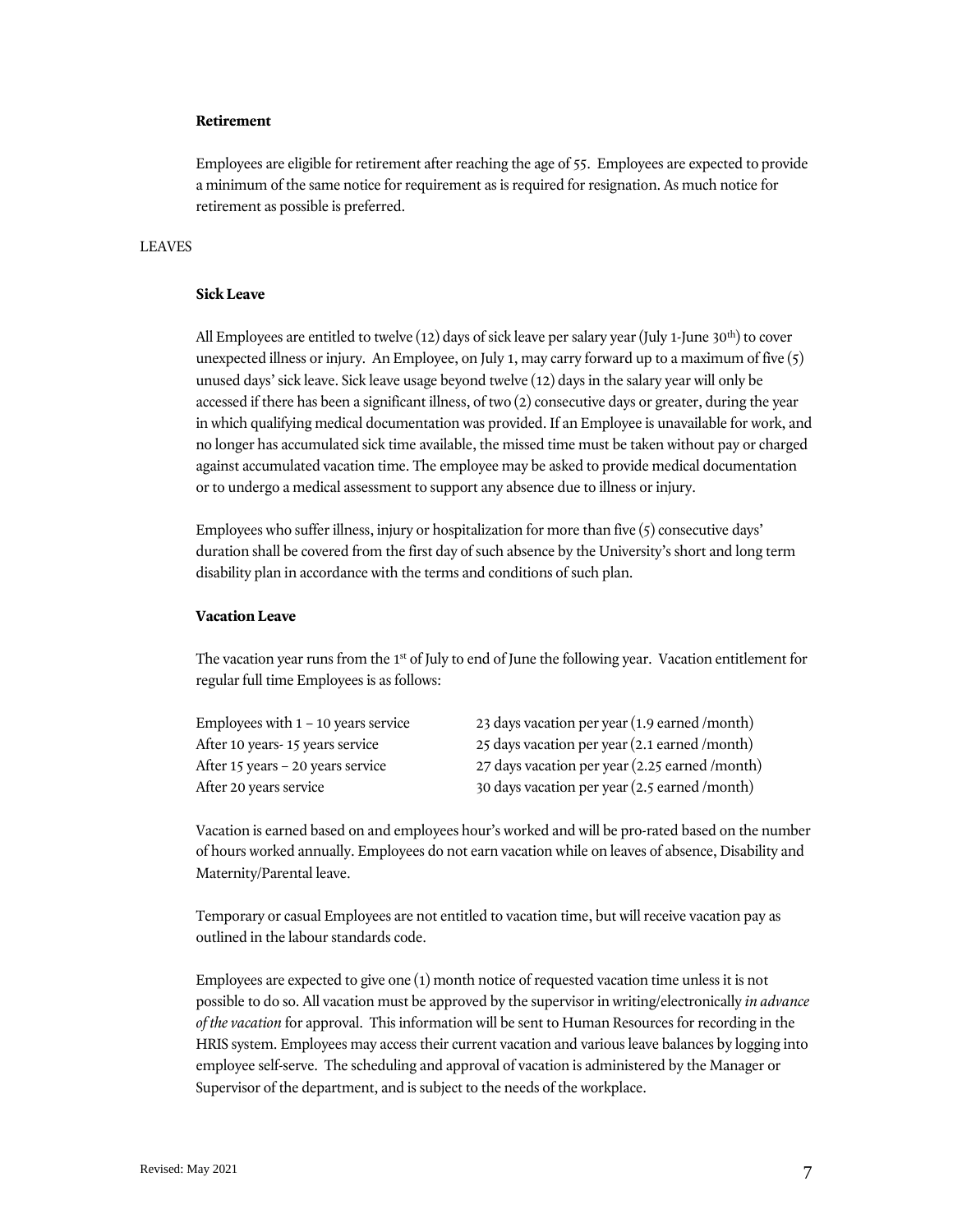Employees are encouraged to use vacation credits during the vacation year in which they are earned, and use them by end of the year immediately following. Vacation days will not normally be carried over beyond the 12 months following the vacation year in which they are earned. Under special circumstances an Employee may request for up to one (1) week of their vacation (typically 5 working days) to be carried over beyond the normal time frame. Vacation credits, beyond the normal timeframe, not approved for carryover by June 30 will be forfeited. At no time will an employee have more than one year's vacation entitlement plus one (1) week of additional vacation, as noted above,  $(23-30$  working days  $+ 5$  working days) in their prior year vacation bank except in circumstances such as pregnancy/parental leave and long term disability. Accumulated leaves in excess of the allowable will be scheduled immediately following the return from leave. The request must be submitted in writing to the Supervisor and prior to April 1<sup>st</sup> of the current year.

Employees may request vacation in advance of earning the days. If approved, the days will be charged against future earnings of vacation. If an Employee leaves the employ of the University and has outstanding debits of vacation, the cost of the time taken will be deducted from the last pay.

An Employee terminating their employment will be entitled to payment in lieu of any accumulated and unused vacation time.

#### <span id="page-8-0"></span>**Personal Emergency Days**

An employee may be granted leave with pay for up to five  $(5)$  days per calendar year for the purpose of personal emergency. Personal emergency leave is at the sole discretion of the employer and includes medical emergency or illness for an employee's parent, spouse, or child, provided such family member(s) requires care and no one other than the employee can provide such care. It may also include residential emergencies such as fire and flood. The university may require proof of the need for such leave as it considers necessary. These days will be calculated on an annual and an Employee will not be entitled to carry forward emergency days from year to year.

All emergency leaves will be submitted to the employee's supervisor for recommended approval.

## <span id="page-8-1"></span>**Moving Day**

When an Employee, who has worked at the University for at least one year, physically moves their household to a new residence, one moving Day with full salary and benefits shall be granted. Moving day leaves are limited to one day every three years.

#### <span id="page-8-2"></span>**Maternity Leave**

A pregnant Employee who is qualified for pregnancy and parental leave under current legislation shall be entitled to Pregnancy and Parental Leave for up to seventy eight (78) weeks.

Where an Employee takes pregnancy leave and the Employee's newborn child or children arrive in the Employee's home during the pregnancy leave, parental leave:

• begins immediately upon completion of the pregnancy leave and without the Employee returning to work; and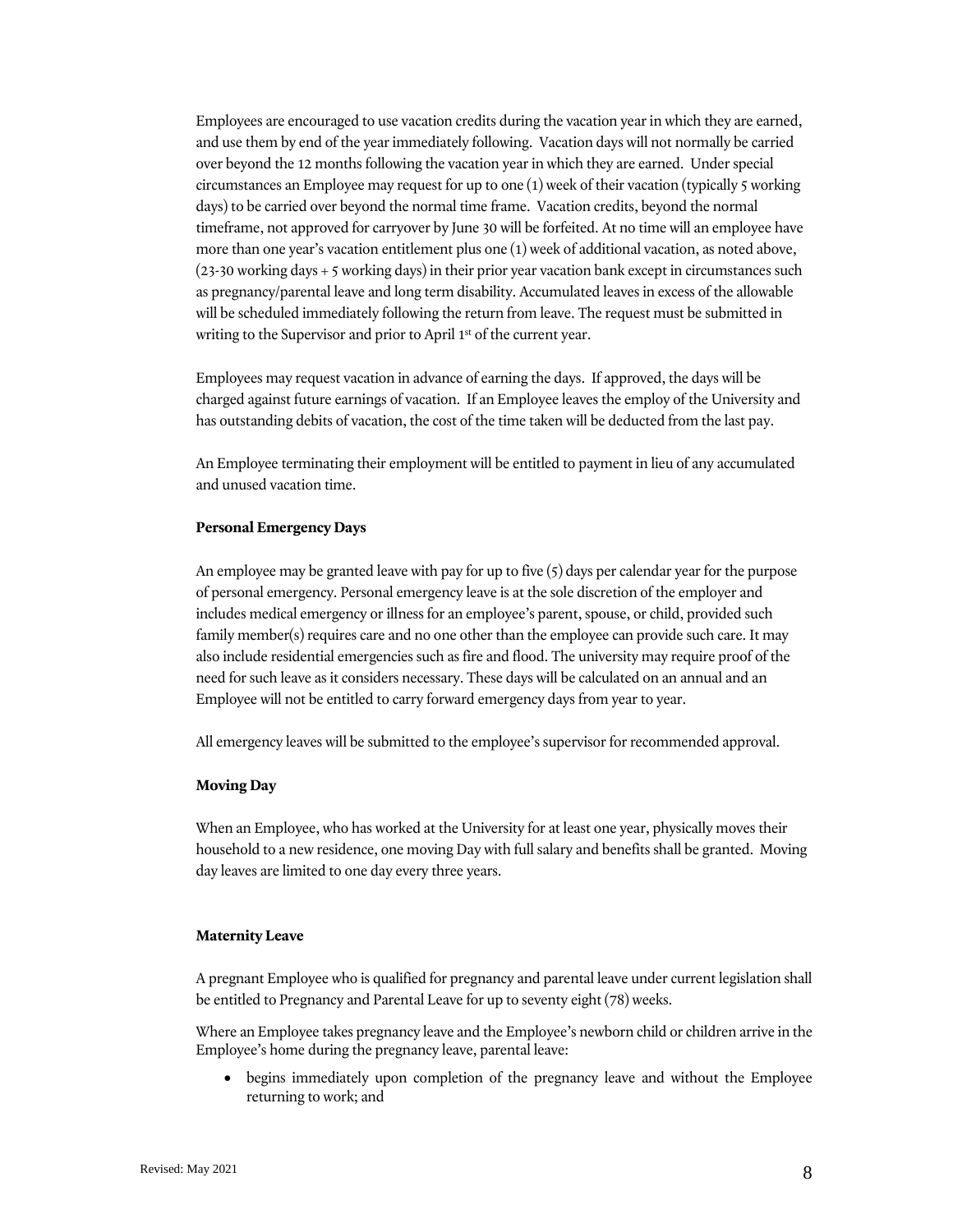• ends not later than seventy-eight (78) weeks after the commencement of the combined pregnancy and parental leave began, as determined by the Employee.

A pregnant employee who does not qualify for pregnancy and parental leave under current legislation shall be entitled to an unpaid Leave of Absence for up to seventeen (17) weeks upon

- giving the Employer notice of the date that they will begin the leave and the date they will return to work, and
- providing to the Employer a certificate of a legally qualified medical practitioner stating that the Employee is pregnant and specifying the expected date of delivery.

A pregnant Employee, who has been employed by the Employer for at least six months, and qualifies for pregnancy and parental leave under current legislation, is entitled to a leave of absence for up to seventeen (17) weeks upon:

- giving the Employer notice of the date that they will begin the leave(s) and the date they will return to work; and
- providing to the Employer a certificate of a legally qualified medical practitioner stating that the Employee is pregnant and specifying the expected date of delivery.

The Employee shall determine the dates on which the leave begins and ends, except that the pregnancy leave shall begin:

• not sooner than twelve (12) weeks before the expected date of delivery, as the Employee determines; and,

The pregnancy leave shall end:

- not sooner than one week after the date of delivery; and
- $\bullet$  not later than seventeen (17) weeks after your due date or the date you gave birth, whichever is later, or in the case of combined pregnancy and parental leave not later than seventy eight (78) weeks, after the pregnancy leave began.

Leave for illness of an employee arising out of or associated with the Employee's pregnancy prior to the commencement of, or the ending of pregnancy leave, may be granted sick leave.

Where the duties of a pregnant Employee cannot be reasonably performed or the performance of the Employee's work is materially affected by their pregnancy, the Employer will make all reasonable efforts to accommodate the Employee. All requests for accommodation will be based on a medical certificate provided by a qualified medical practitioner.

The Employee shall advise their Immediate Supervisor in writing that they are applying for pregnancy and/or parental leave and file the required documents in accordance with the above procedure before the leave arrangements are finalized by the Employer.

Subject to the terms and conditions of the Supplementary Employment Benefits Plan, the Employer shall supplement an Employee's Employment Insurance Benefits and other earnings for a maximum period of seventeen (17) weeks during the Employee's pregnancy leave. This is inclusive of the waiting period. During this time, the Employee shall receive a combined 95% of the Employee's salary.

Before proceeding on pregnancy leave, each Employee claiming benefits shall sign an undertaking on a prescribed form that they will return to work at the end of their pregnancy leave, or any authorized extension thereof, and remain in the University's employ for a period of at least seventeen (17) weeks thereafter. Should an Employee fail to return to work or return for a period of less than seventeen (17) weeks, the University shall review each case on its own merits and may, at its option, require the Employee to repay all or part of the benefits received under the Supplementary Employment Benefits Plan.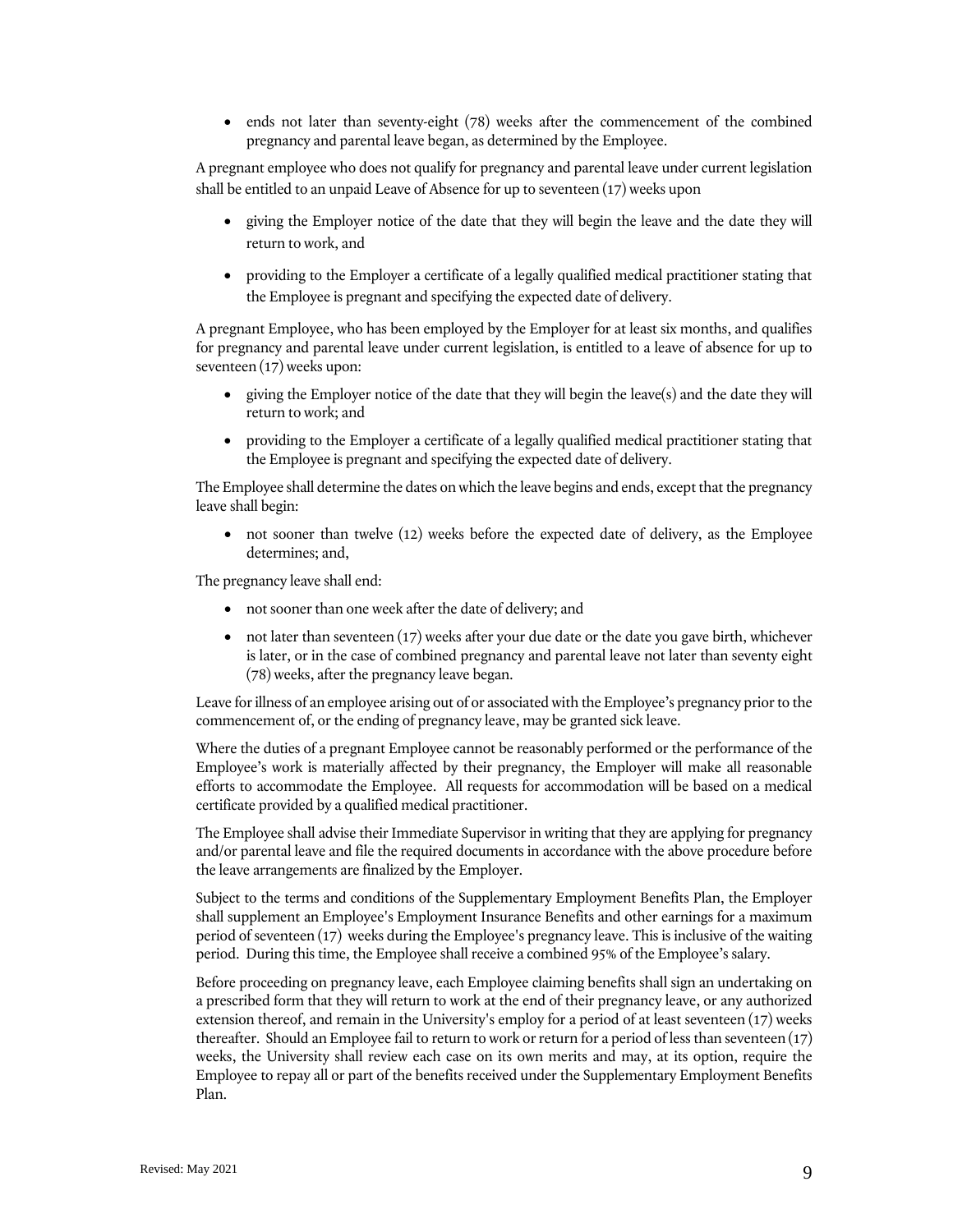When the Employee reports for work upon the expiration of the period of leave, they shall resume work in the same position or, if the position has been eliminated, a comparable position to that which they held prior to the commencement of the pregnancy leave at no lower rate of pay and with no loss of benefits accrued to the commencement of the pregnancy leave.

Where there is a newborn child and there is continuous hospitalization or death of the mother who is the Spouse of an Employee of the University, if the Employee is not taking parental leave, a period of unpaid leave up to seventeen (17) weeks, or in the case of combined pregnancy and parental leave, seventy eight (78) weeks, shall be available to the Employee under the provisions of the Pregnancy Leave clause.

## <span id="page-10-0"></span>**Paternity Leave**

Upon the birth of his child, an Employee who is the spouse of the primary caregiver and not in receipt of benefits shall be granted special leave with pay and benefits for up to a maximum of five (5) Days.

#### <span id="page-10-1"></span>**Parental Leave**

An Employee who qualifies for parental leave under current legislation and who becomes a parent of one or more children through:

- the birth of the child or children; or
- the placement of the child or children in the care of the Employee for the purpose of adoption of the child or children pursuant to the law of the Province of Nova Scotia,

is entitled to an unpaid leave of absence of up to seventy eight (78) weeks upon giving the University notice of the date that the Employee will begin the leave and the date that the Employee will return to work.

Where parental leave is not continuous with pregnancy leave, it:

- begins on such date, coinciding with or after the birth of the child or children or the child or children first arriving in the Employee's home; and
- ends not later than seventy eight (78) weeks after the parental leave begins.

Where an Employee has begun parental leave and the child to whom the parental leave relates is hospitalized for a period exceeding or likely to exceed one (1) week, the Employee is entitled to return to and resume work and defer the unused portion of the parental leave until the child is discharged from the hospital, upon giving the Employer notice. There will be only one interruption and deferral of each parental leave.

An Employee other than an Employee in receipt of leave, who has been employed by the University for at least one (1) year, who becomes the parent of one or more children through the birth of a child or children, or placement of a child or children through adoption pursuant to the laws of the Province of Nova Scotia, and who is in receipt of parental leave benefits under the terms of the Employment Insurance Act, shall be entitled to the benefit of the Supplementary Employment Benefits Insurance Plan for a period of ten (10) weeks during the parental leave.

In order to provide the Employer with as much advanced notice as possible in the event of adoption, an Employee should provide a copy of their approved Application for Adoption to the Human Resources Office.

When the Employee reports for work upon the expiration of the period of parental leave, they shall resume work in the same position or, if the position has been eliminated, a comparable position to that which they held prior to the commencement of the parental leave at no lower rate of pay and with no loss of benefits accrued to the commencement of the parental leave.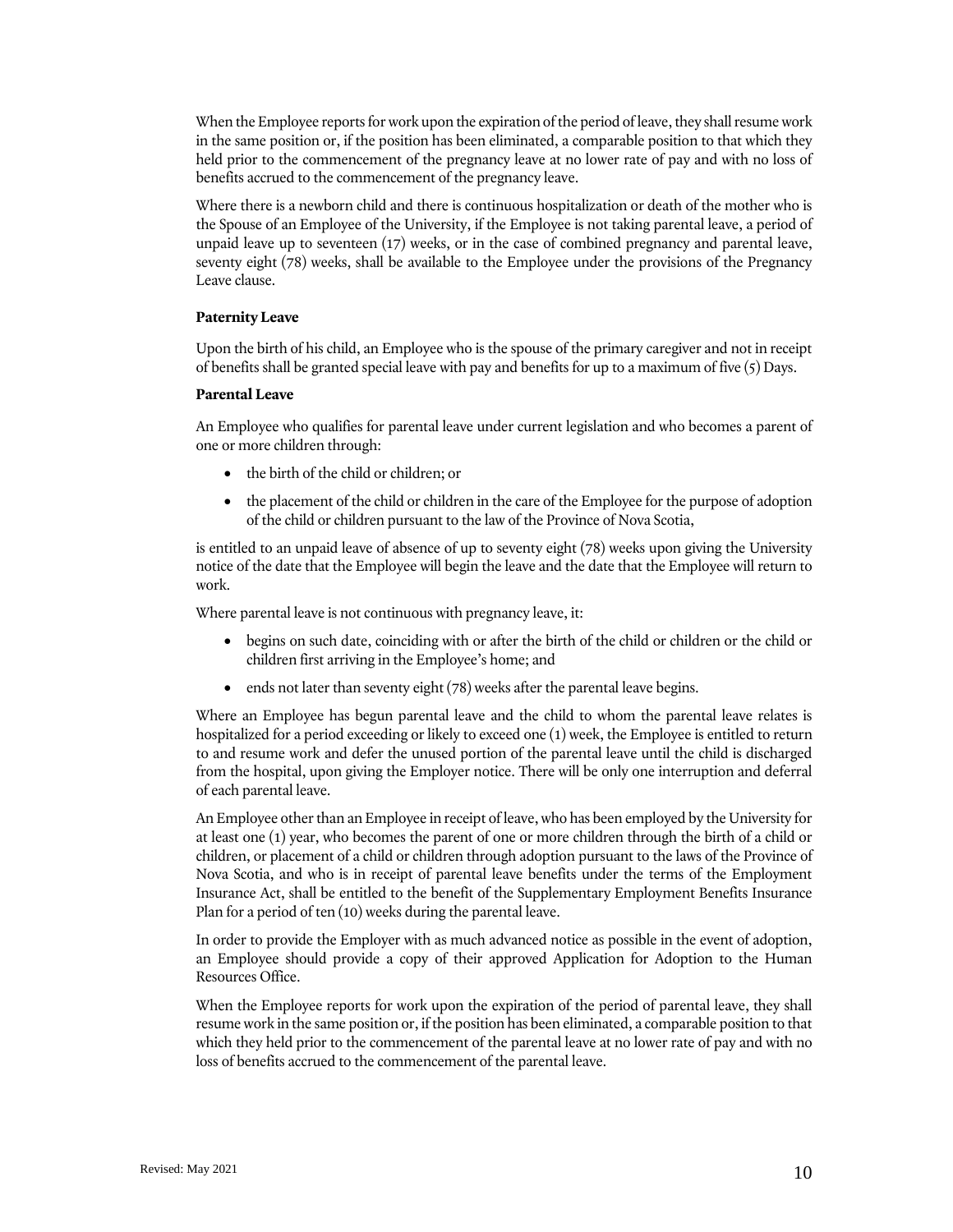#### <span id="page-11-0"></span>**Bereavement Leave**

When there is a death of an Employee's immediate family member, the Employee shall be entitled to up to five (5) consecutive Days of bereavement leave with full salary and benefits.

The Employee shall notify their Immediate Supervisor that such leave is required. The immediate family members shall be defined as parent (including step-parent and parent–in law) sibling, legal guardian, Spouse, child. Special consideration will be given to an Employee who regards someone other than their biological parents or legal guardians to be their immediate family.

An Employee shall be entitled to up to three (3) consecutive Days of bereavement leave with full salary and benefits for grandparent, grandchild, uncle, aunt, brother-in-law, sister-in-law, or child-in-law. The Employee shall notify their Immediate Supervisor that such leave is required.

An Employee shall be entitled to one (1) Day of bereavement leave in the event of the death of a niece or nephew.

In cases where extraordinary circumstances prevail (such as travel outside mainland Nova Scotia), the Employer, in its sole discretion, may grant other or additional leave with or without pay for bereavement or compassionate reasons.

#### <span id="page-11-1"></span>**Special Leave**

Special leaves with or without pay may be granted by the Employer upon terms and conditions prescribed by the Employer. Requests must be made in writing to the Director of Human Resources stating the length of time requested and nature of the leave.

#### <span id="page-11-2"></span>**Court Leave**

Leave of absence without loss of seniority and benefits shall be given to every Employee other than an Employee on leave of absence without pay or under suspension who:

- loses work time as a result of jury selection process or actual service as a juror in Court; or
- by subpoena or summons attends and testifies as a witness in any proceeding held in or under the authority of a court, to which the Employee is not a party.

The Employer shall pay such Employee(s) the difference between normal earnings for such lost time and the payment they received for jury or witness duty. The Employee will present proof of service and the amount of pay received. An Employee released from such jury or witness duty shall return to complete that part of the work shift they would have lost had the jury or witness duty continued.

#### <span id="page-11-3"></span>**Voting Leave**

In the event of an election, all Regular Full-time Employees who are electors and whose employment hours do not allow them three (3) consecutive hours of their own time for voting, shall be allowed such additional time with pay from required employment hours as may be necessary to provide the three consecutive hours. Such additional time for voting shall be granted to the Regular Full-time Employee at the time of Day that, in the judgment of the Employer, best accommodates the Employee's duties.

#### <span id="page-11-4"></span>**Holidays**

Employees are not required to work on the days the University is officially closed. In addition, the following holidays will be given with pay: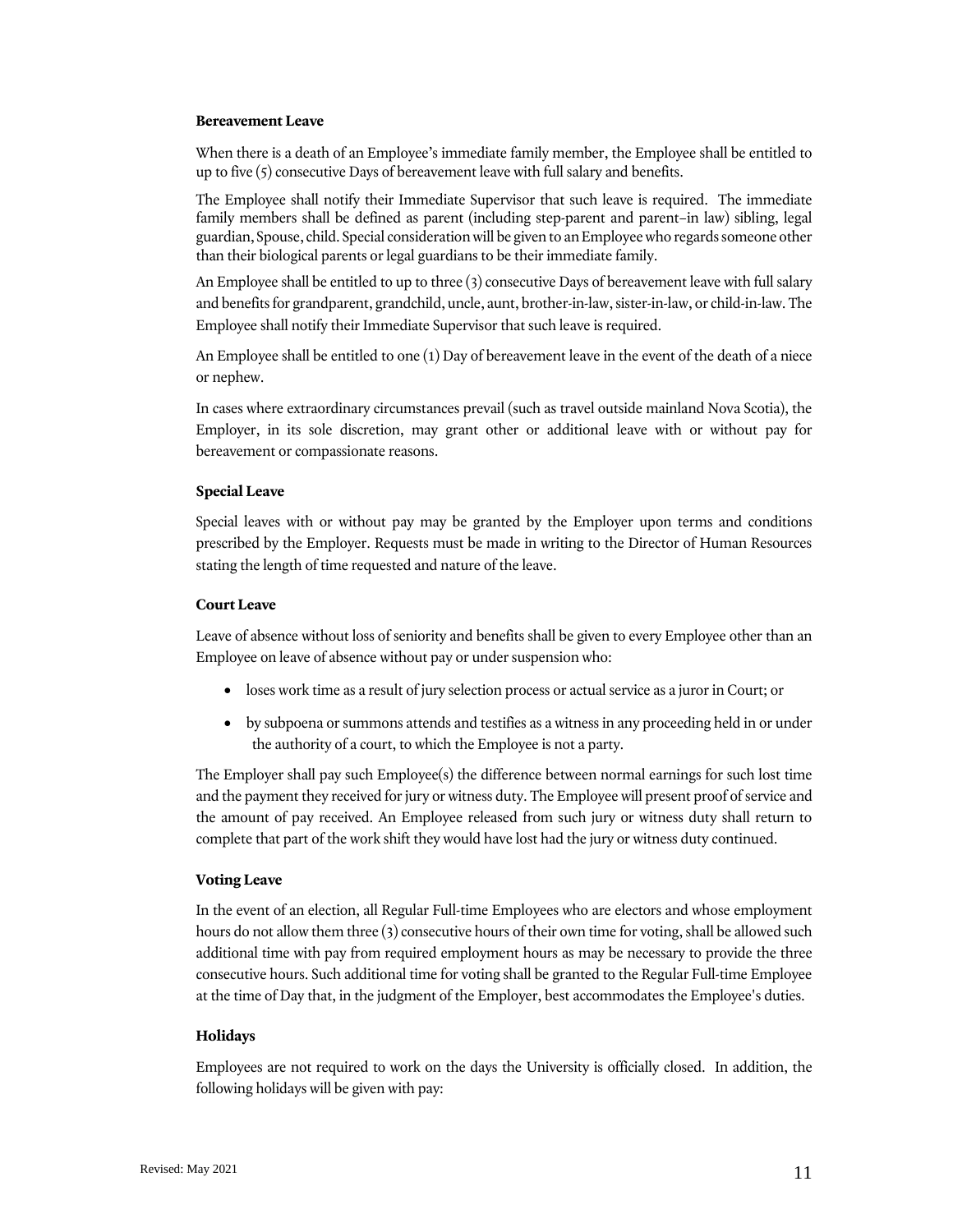| New Year's Day    | Heritage Day      |
|-------------------|-------------------|
| Good Friday       | Easter Monday     |
| Victoria Day      | Canada Day        |
| Halifax Natal Day | Labour Day        |
| Thanksgiving Day  | Remembrance Day   |
| Christmas Day     | <b>Boxing Day</b> |
|                   |                   |

All days that the University is officially closed during the Winter Holidays, or any other day designated as a Holiday by the President.

## <span id="page-12-0"></span>TOTAL COMPENSATION

## <span id="page-12-1"></span>**Definitions**

Salary Range – indicates the minimum and maximum salary associated with a full time union-exempt position.

Pay Grade – each salary range is assigned a number from 1 to 8, identified as a pay grade. Pay grades were established with the assistance of a compensation consultant and were based on comparable external market data, internal equity, ability to pay, other comparable University structures and the total compensation package at NSCAD.

#### **Step Increase**

Step increases for union exempt employees will be based on satisfactory performance as recommended by their responsible Senior Leader. Union exempt employees will be eligible for step increases on July 1. Employees who are hired after January 1 will be eligible for their first step increase in the subsequent year. Employees are eligible for step increase once they have completed their probationary period. If an employee's probationary period is extended, they will be eligible for economic increase only and step increases will be applied once an employee has successfully completed their probationary period but will not be retroactive.

## **Merit Increase**

A merit increase is intended for Group 8 and above classified employees. Employees in this classification grade are not eligible for step increases rather recommended increases based on market indicators and recommendation by the President annually. Merit increases will normally be a minimum of the approved economic increase and not to exceed the combined value of union exempt step and economic increases for the year applied.

## <span id="page-12-2"></span>**Salary Philosophy**

NSCAD University offers a total compensation package, including competitive salaries, vacation time, pension contributions, balanced work/life environment, and health benefits which are attractive to new and existing employees.

Salary ranges were developed with the aid of an external consulting firm by conducting a salary survey and comparing position descriptions to other similar positions in similar sized organizations and Universities. In developing the pay grade and salary ranges the consultant used current position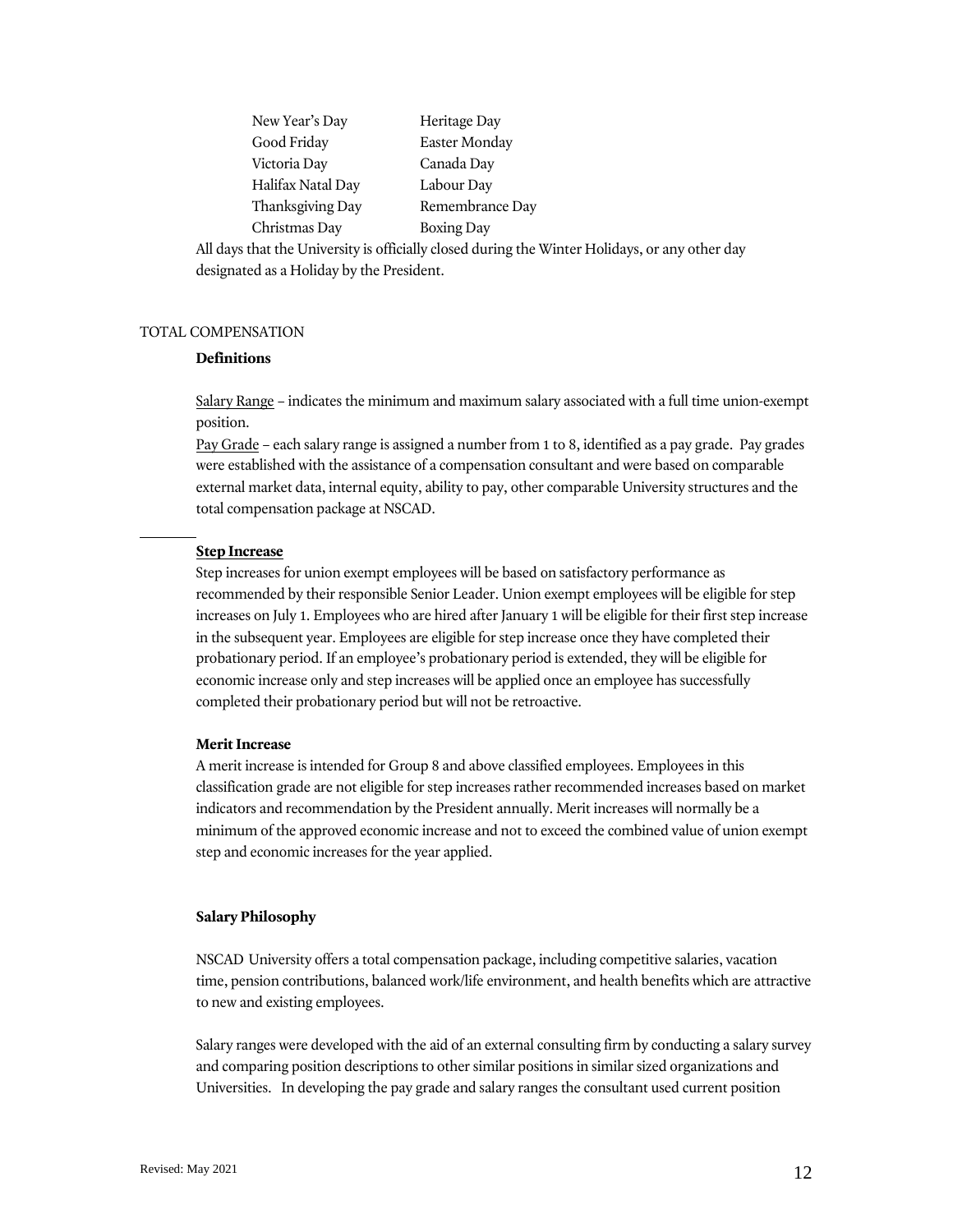descriptions and considered the scope of the job, reporting and organizational structure, and size and location of the organization. Final construction of the pay grades and salary ranges were made considering a number of factors including; internal equity, external market data, ability to pay, and other benefits provided as part of the total compensation package.

## **Pay Grades**

Each position has been assigned a pay grade which establishes a minimum and maximum full time salary range. NSCAD is committed to ensuring all employees be paid a salary that is not less the minimum salary of their assigned pay grade. Periodically market reviews will be conducted to ensure the pay grade for the position remain relevant and competitive. A positions' pay grade may be changed if the market data indicates the range has fallen below current market values for the position.

Salary ranges will be adjusted annually by inflation in order to keep the range within current market values. Changes in salary ranges may not necessarily result in a increase of a union exempt employee's salary. However, should the inflation adjustment increase the salary range to a level outside of the employee's current salary, a salary increase will be provided to bring the salary up to the current minimum level of the salary range for respective position's pay grade.

| Pay                     | Description                                                                                            |  |  |  |  |  |  |  |
|-------------------------|--------------------------------------------------------------------------------------------------------|--|--|--|--|--|--|--|
| Grade                   |                                                                                                        |  |  |  |  |  |  |  |
| $\mathbf{1}$            | Generally, provides administrative support to a program/department or functional area. Has a           |  |  |  |  |  |  |  |
|                         | depth of knowledge in the subject area that they work. Is expected to meet deliverables and            |  |  |  |  |  |  |  |
|                         | respond to assigned work. Works under general supervision.                                             |  |  |  |  |  |  |  |
| $\overline{2}$          | Works relatively independently within a department, program or functional area. Manages own            |  |  |  |  |  |  |  |
|                         | tasks and deliverables. Is expected to take the lead on work assigned and may be the lead support      |  |  |  |  |  |  |  |
|                         | in their area. Position similar to coordinators, executive assistants etc.                             |  |  |  |  |  |  |  |
| $\overline{\mathbf{3}}$ | Includes positions that provide a high level of support to a specific functional area. Has a strong    |  |  |  |  |  |  |  |
|                         | knowledge of a particular area. Operates independently under general direction from their              |  |  |  |  |  |  |  |
|                         | manager. May include Managers with less than 5 direct reports, Advisors who are subject matter         |  |  |  |  |  |  |  |
|                         | specialists, governance specialists etc.                                                               |  |  |  |  |  |  |  |
| $\overline{4}$          | This position is responsible for the execution of one functional area within a department, may         |  |  |  |  |  |  |  |
|                         | manage a specific area of a budget or responsible for managing a number of staff members to            |  |  |  |  |  |  |  |
|                         | ensure a high level of service. May have a specialize area of work. May manage greater than 5 staff.   |  |  |  |  |  |  |  |
|                         | Has budget authority. Is expected to work independently and with limited supervision.                  |  |  |  |  |  |  |  |
| 5                       | Typically a Director within a Department or unit. A Director responsible for identifying and           |  |  |  |  |  |  |  |
|                         | achieving the financial and non-financial outcomes of a functional area or department or an            |  |  |  |  |  |  |  |
|                         | employee who is recognized as a subject/function expert.                                               |  |  |  |  |  |  |  |
| 6                       | Typically a Senior Director role responsible for a functional portfolio that broadly services the      |  |  |  |  |  |  |  |
|                         | entire University. This position is responsible for setting policy and strategic objectives, direction |  |  |  |  |  |  |  |
|                         | for a University service portfolio and developing and managing a departmental budget. This             |  |  |  |  |  |  |  |
|                         | position is responsible for managing the work of others and providing guidance and development         |  |  |  |  |  |  |  |
|                         | opportunities for direct reports to ensure effective operations and strategic advancement of the       |  |  |  |  |  |  |  |
|                         | area priorities. Provides advice to, and may be a member of, the Senior Leadership Team.               |  |  |  |  |  |  |  |

## <span id="page-13-0"></span>**Pay Grade Description**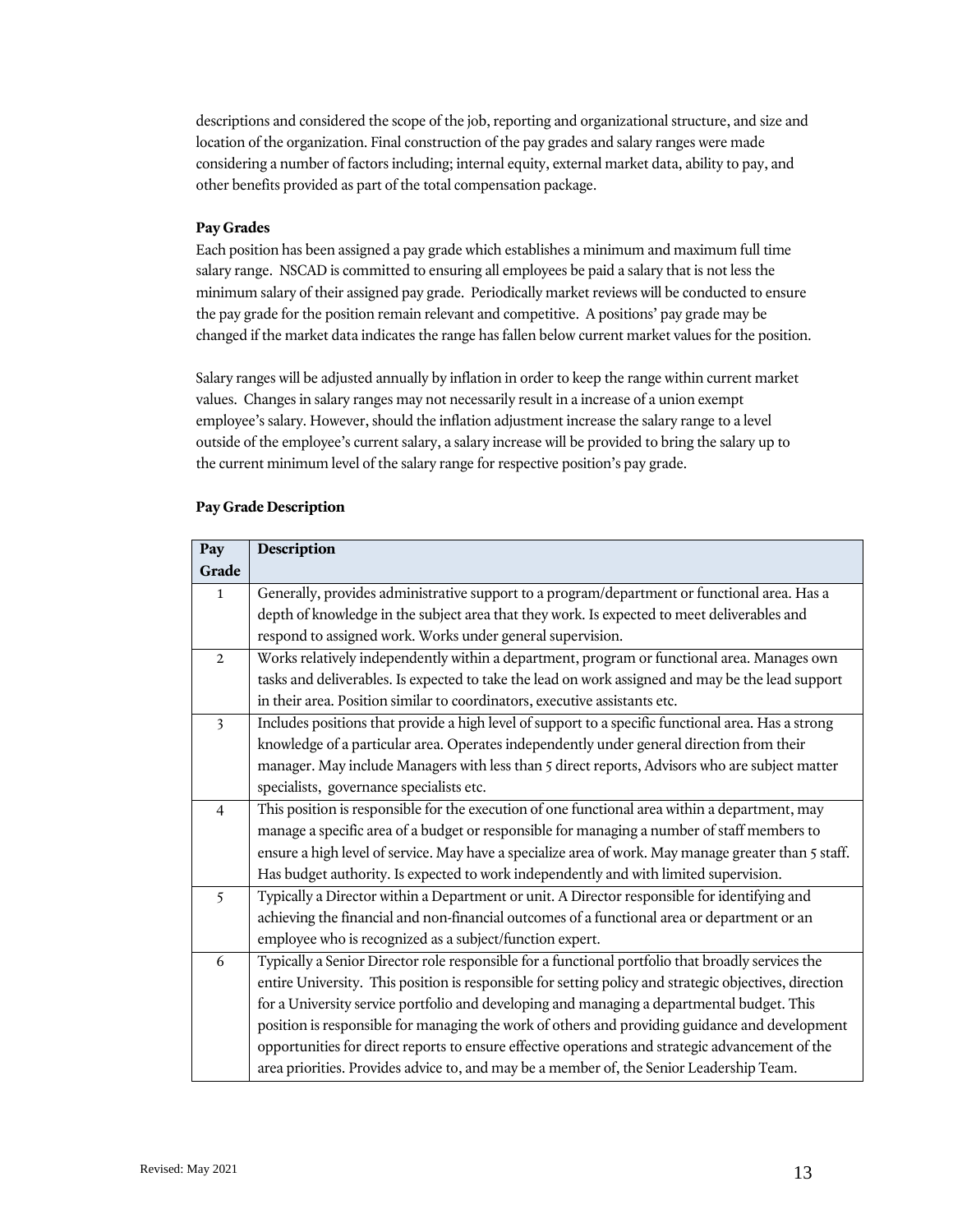| Typically an Associate/Assistant Vice-President or Dean. A senior leadership role responsible for a |
|-----------------------------------------------------------------------------------------------------|
| strategic portfolio that broadly services the entire University. This position is part of the       |
| University's Senior Leadership Team and is responsible for setting policy and strategic objectives, |
| direction for a University service portfolio and developing and managing a departmental budget.     |
| This position is responsible for managing the work of others and strategic oversight of their       |
| operational unit to ensure effective operations and strategic advancement of the area priorities.   |
| Recommends strategic direction and goals in support of the University's strategic plan.             |

## <span id="page-14-0"></span>**Reclassification**

An existing position may be reclassified to a higher or lower pay grade if significant changes in the job content are assigned or removed. The established pay grade may be increased or decreased upon approval of an updated and finalized position description and market analysis.

Should a position be reclassified downwards the employee's present salary will be red circled until it is within the new pay grade salary range. It will be adjusted to the maximum at that time.

If the pay grade is increased, the person's salary may be increased to minimum salary for the newly established pay grade.

If the employee's salary is within the range of the new pay grade, there will be no immediate salary increase. Future increases will be provided as per the union exempt salary increase process. (*see the next section*)

Should a new position be established, the pay grade will be determined based on the finalized position description and market assessments. If there is no comparable job, the position will be given a provisional pay grade, and a market assessment will be conducted within twelve months to ensure the position has been assessed to the appropriate pay grade.

## <span id="page-14-1"></span>**Salary Increases**

Economic and step increases in salary may be distributed as an equal percentage to all union exempt employees, or they may be distributed within a range of percentages that take into consideration current market, placement in the employee's salary range, university budgets and internal equity. Final decisions on salary increases are approved by the President.

## <span id="page-14-2"></span>**Market Differentials**

A market differential is a temporary salary increase or stipend which is provided due to external market pressures above the assessed pay grade to retain or attract people to a particular position.

The application of market differentials will only be used in exceptional circumstances:

1. Where the position exists in a low supply/high demand labour market. This can be characterized by high turnover in a particular union exempt position accompanied by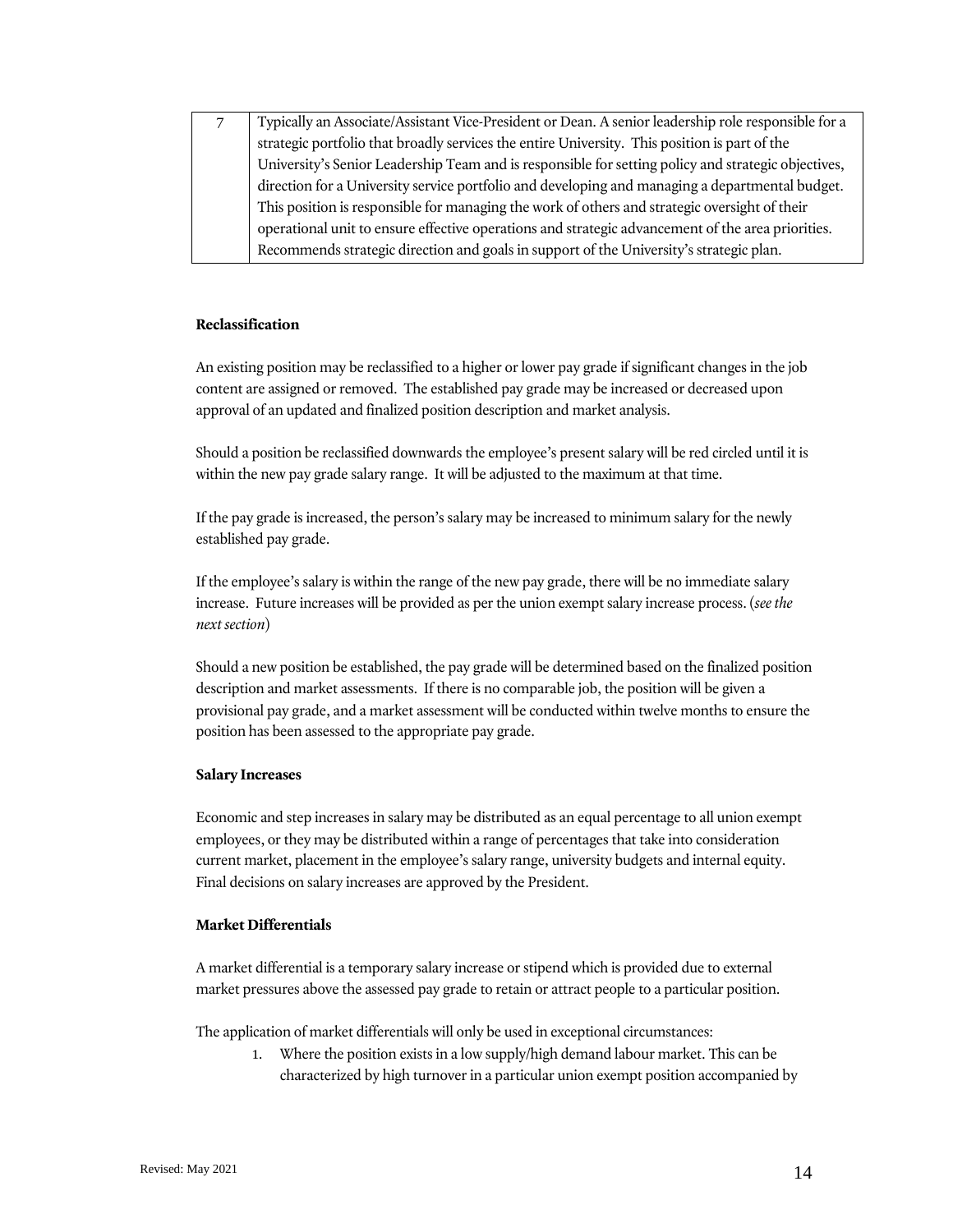the inability to recruit qualified staff that are deemed critical to the operation of the department/university; and

2. A higher salary is deemed essential to recruit an employee (or employee group) that serves a critical function that cannot be achieved by any other possible means.

All market differentials will be approved by the senior management team and will not impact the pay grade and salary range for the position. The differential will be reviewed annually and could be increased, decreased, unchanged or eliminated. An employee's salary may exceed the maximum of their salary range due to a market differential.

## <span id="page-15-0"></span>**Overload Pay or Time off in Lieu**

A one-time payment may be granted in recognition of successful completion of a significant special onetime project accomplished outside of an employee's normal responsibilities or workload\*. Assignments of this nature will typically encompass a period of several weeks and payment may range from 3% to 5% of annual base salary or may include time off in lieu. All exceptional overload or time off in lieu payments must be identified and approved by the Senior Management team in advance. Should a one-time payment be made in recognition of the additional work, the employee will not be eligible for any other form of compensation or time off in lieu related to this special project.

\* *Normal workload for Directors and Managers ranges from 35-45 hours per week depending on the seniority of the position. Directors and VPs will regularly be required to work over and above 35 hours per week to carry out their job*  responsibilities. The "overload pay or time off in lieu" is designed to reward and recognize individuals who have gone *above and beyond their regular duties and worked an extensive period of excessive overtime (nights and weekends) over a substantial period of time.* 

#### <span id="page-15-1"></span>**Temporary Assignment Allowance**

Employees who have been appointed by the Board of Governors, the President, or a Vice President to an acting appointment at a higher level as a Director or Vice President for a continuous period exceeding eight weeks' duration may be eligible to receive a temporary assignment allowance for the period.

The temporary assignment allowance shall normally be the difference between the professional employee's current salary and the minimum salary point of the higher level position or 5%, whichever is greater. If the professional employee is not performing the full range of the duties of the higher level position, they shall be paid a pro rata amount of the difference between the employee's substantive salary and the minimum salary point of the higher level position. The allowance will vary between 5% to 10% of the employee's total base salary based on the scope of the additional duties. In no case will the temporary assignment allowance exceed 10% of the current total base salary.

#### <span id="page-15-2"></span>**Overtime**

Normal working hours range between 35 and 40 hours per week depending on the specific role and/or the functional area. It is recognized that from time to time additional hours to the norm may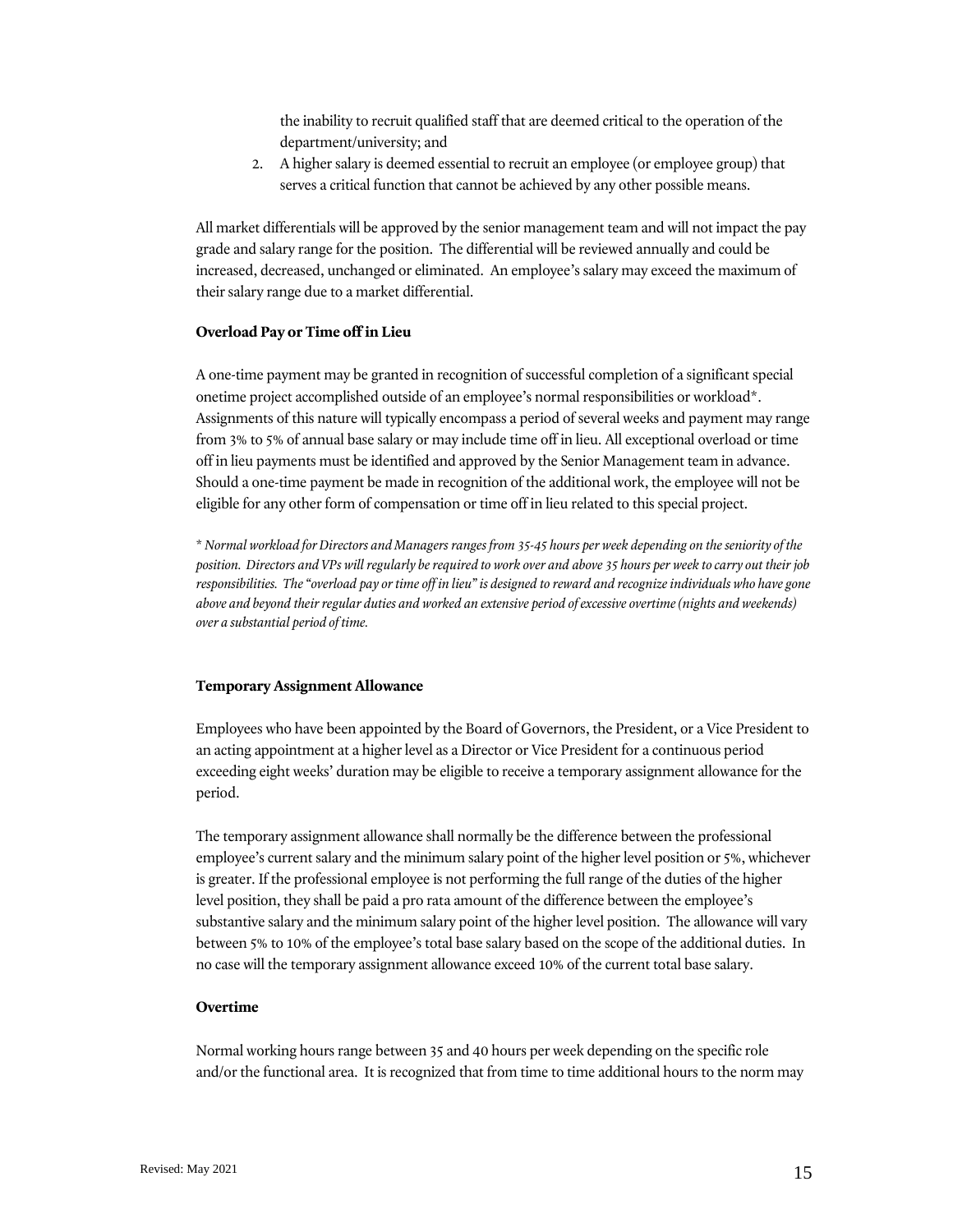be required to fulfill the requirements of a position. These hours should be requested in advance by a supervisor, except in the case of an emergency.

Overtime is defined as all work performed outside the Employee's regularly scheduled working hours, and that is **authorized in advance** by the Employer.

Employees are expected to perform their position competently, efficiently and to the best of their ability. Managerial positions are expected from time to time to carry out duties outside of normal business hours and days. Salaries and benefits take into account these expectations. As such, employees who are in management roles will not be compensated directly for overtime worked:

Managerial positions may request leave with pay in recognition of excessive hours of work or time off in lieu of overtime pay.

Non Managerial Employees are entitled to overtime compensation as follows:

- Overtime hours must be required as an operational necessity and be pre authorized by the Supervisor.
- Periods of less than thirty (30) minutes in a regular work day are not entitled to overtime compensation.
- Unless required as an operational requirement and pre-approved by the supervisor, work performed during lunch hours is not considered to be work performed in excess of the regular work day and will not be compensated as overtime.
- Overtime will be compensated at  $1 \frac{1}{2}$  times the employees current hourly rate of pay.
- If an Employee is required to work on the following they will be compensated at 2 times the hourly rate: Sundays after 7 hours consecutive overtime; or holidays.
- Employees may choose to accumulate straight time off in lieu of pay for use at a later date; however, any hours not utilized by the end of the calendar year in which they are earned will forfeit the time and pay unless authorized by the immediate supervisor.
- There is no pyramiding of wages or benefits.

Timesheets must be submitted to the Human Resource Department noting the date of the overtime, the overtime rate and total of hours. This information will be recorded in web advisor as lieu time owed. In order to access this time the employee must submit an approved employee leave form to Human Resources.

#### <span id="page-16-0"></span>**Benefits Eligibility**

All full time permanent employees under age 70, and who work a minimum of 9 months per year and 25 hours per week, are eligible for benefit plan coverage. The Employee must be signed up to take part in the Health and Dental coverage within one month of the eligibility date (2 months of employment date). If the Employee has not completed the application within this time frame they may be required to submit a late enrollment application. An employee may also be asked for more detailed medical information or to take a physical before being approved for coverage. Dental coverage may also be limited to \$100 for the first year of coverage.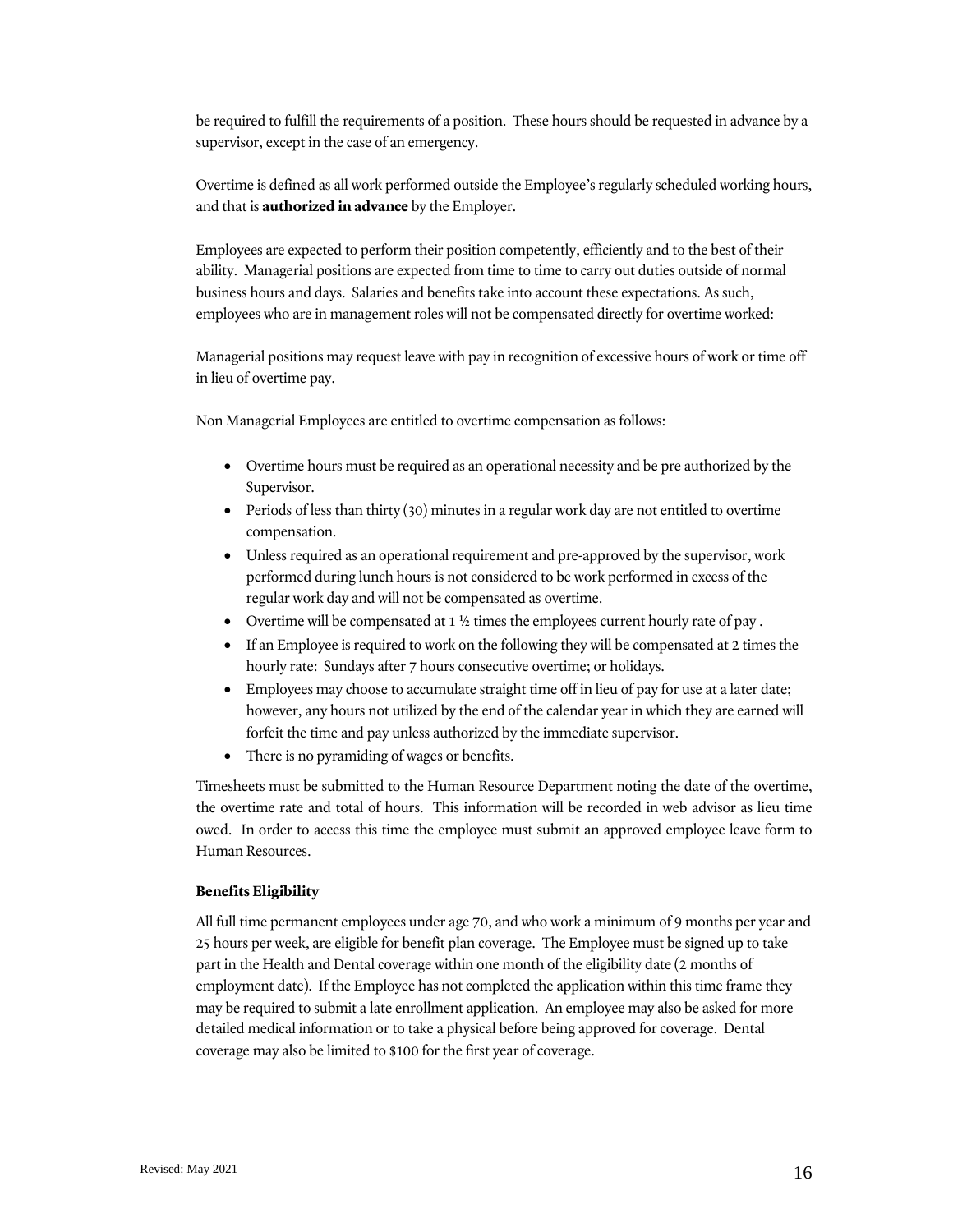All Term employees with a contract greater than one (1) year, will be eligible for enrollment into Health, Dental and Pension benefits only.

Temporary employees (and Term employees whose Term not greater than a year), will not be eligible for benefits.

Benefits shall be in accordance with the terms and conditions of such plans.

Please see the Human Resources section of the NSCAD intranet for a detailed list of insurance coverage.

## <span id="page-17-0"></span>**Group Health and Dental**

Employees who meet the eligibility requirements of the Health and Dental plan will be enrolled 1 month from their hire date. Applications for coverage must be completed within 30 days of becoming eligible or late applications may be required.

Employees may opt out of the Group Health and Dental plan if the Employee has coverage through another plan. Proof of coverage must be provided and a waiver form may be required.

#### <span id="page-17-1"></span>**Pension Plan**

All full-time, part-time employees and regular part time faculty members who meet the minimum requirements through Canada Revenue Agency are required to join the pension plan following one year of service. An employee will be contacted by the Human Resources Department upon reaching eligibility and will be provided with detailed information on the plan.

Once enrolled, the University will deposit 8% to the plan and the Employee is required to contribute 6%. Employees are always entitled to their contributions and the employers contributions will be vested immediately.

#### <span id="page-17-2"></span>**Optional RRSP Contributions**

Employees may voluntarily open an RRSP with Manulife Financial and contribute through payroll deductions. This option may appeal to employees who are on temporary contracts or who are interested in topping up their retirement funds to the maximum contribution limits. Please contact the Payroll and Benefits Office for more enrollment information.

#### <span id="page-17-3"></span>**Accidental Death and Dismemberment (ADD)**

The cost of the benefit is covered by the Employer. Coverage equals 2.5 times the Employees annual salary to a maximum coverage of \$300,000.00.

#### <span id="page-17-4"></span>**Short-Term Disability**

All eligible Employees are covered for short-term disabilities up to 17 weeks. The cost of coverage is paid in full by the University. If the benefit is approved by the University's insurance carrier, the Employee will receive 95% of annual salary if employed less than 5 years, and 100% of salary if employed more than 5 years.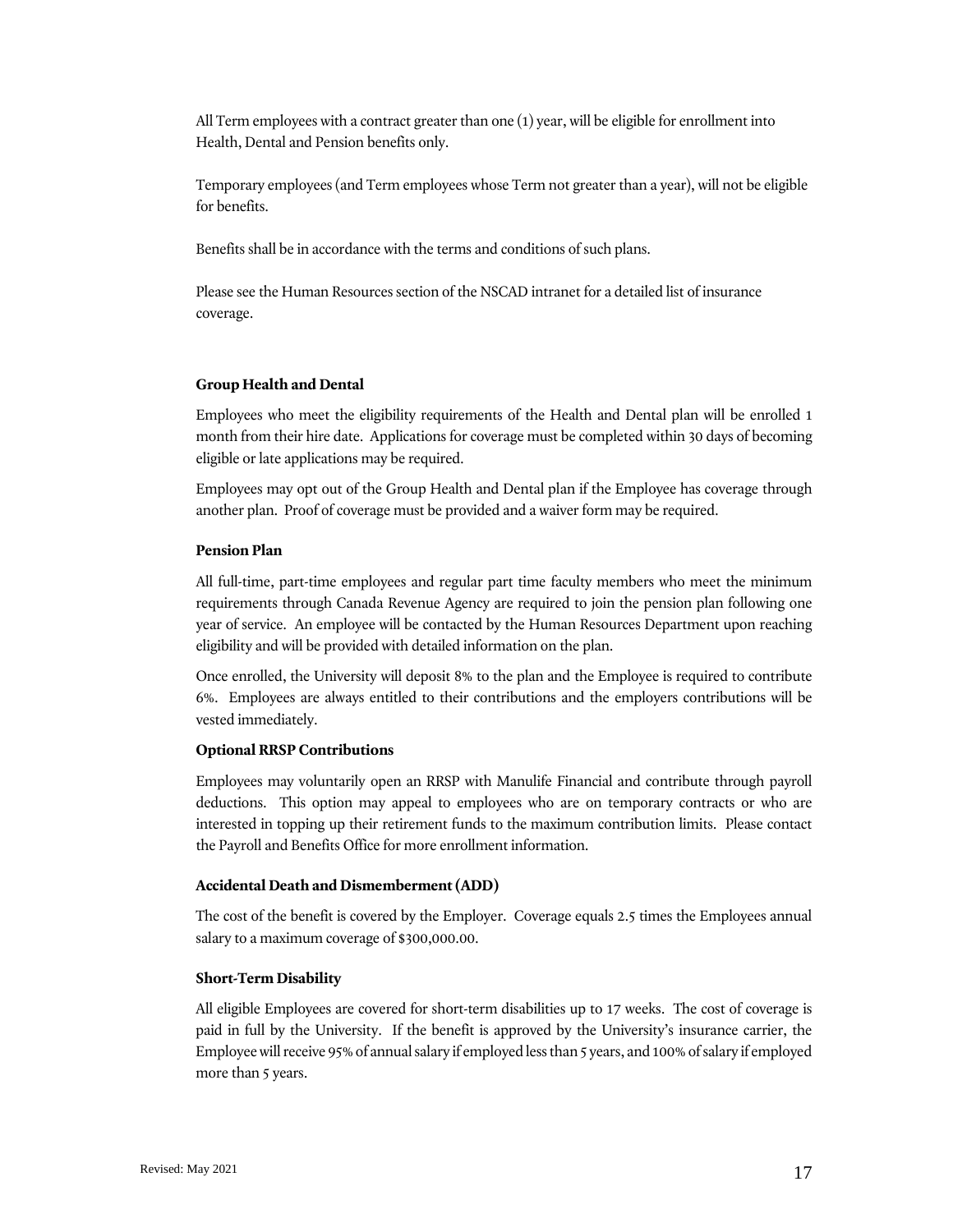## <span id="page-18-0"></span>**Long-Term Disability**

The cost of coverage for long term disability is paid 100% by the Employee. This ensures that if approved for receipt of benefits, the earnings will not be taxable. Benefit is equal to 60% of monthly earnings to a maximum coverage of \$4,000.00. Employees and the Employer continue to make contributions to the pension plan while in receipt of the benefit.

An Employee may apply directly to Manulife for optional additional Long Term Disability to cover earnings above \$4,000.00 per month.

Employees over age 65 are not covered by Long Term Disability insurance.

## <span id="page-18-1"></span>**Life Insurance**

Employees are required to purchase life insurance while employed by the University. Coverage equals 2.5 times the annual salary to a maximum of \$300,000.00. This amount is reduced by 50% at age 65 and ceases at age 70.

Optional Life Insurance is also available and subject to approval through Manulife Insurance.

## <span id="page-18-2"></span>**Employee and Family Assistance Plan**

The EAP is provided by Sheppell FGI and is a confidential and voluntary support service that can help an employee take the first step towards change. They will help an employee find solutions to all kinds of challenges at any age and stage of life. Whether an employee has decided to get in shape, are considering buying a new home or want to find a better work-life balance there is an expert insight to help.

#### <span id="page-18-3"></span>**Travel Insurance**

SSQ Insurance Company provides Emergency Out of Province Coverage, anywhere in the world, 24 Hours a day and protects against injury & sickness.

#### <span id="page-18-4"></span>**Pay Schedule**

All Employees are paid on the 15<sup>th</sup> and 30<sup>th</sup> of the month. Should these dates fall on a weekend employees will be paid on the preceding Friday. The Payroll Office requires banking information or a void check for automatic payroll deposit.

#### <span id="page-18-5"></span>**Professional Development, Conferences and Workshops**

Employees may apply to their direct supervisor for funding for eligible conferences and workshops in January of each year (for the following fiscal year). These submissions will be reviewed and assessed as part of the budgeting process and approvals will be based on the University's strategic plans. The ability to fund requests will be dependent upon the fiscal realities at the University.

Employees must submit their request by January  $31^{st}$  for the following fiscal year outlining the dates and place of the conference or professional development opportunity; a summary description of the professional development opportunity, the expected learning outcome; and the estimated costs including itemized detail of workshop fees, travel expenses, meals and accommodations.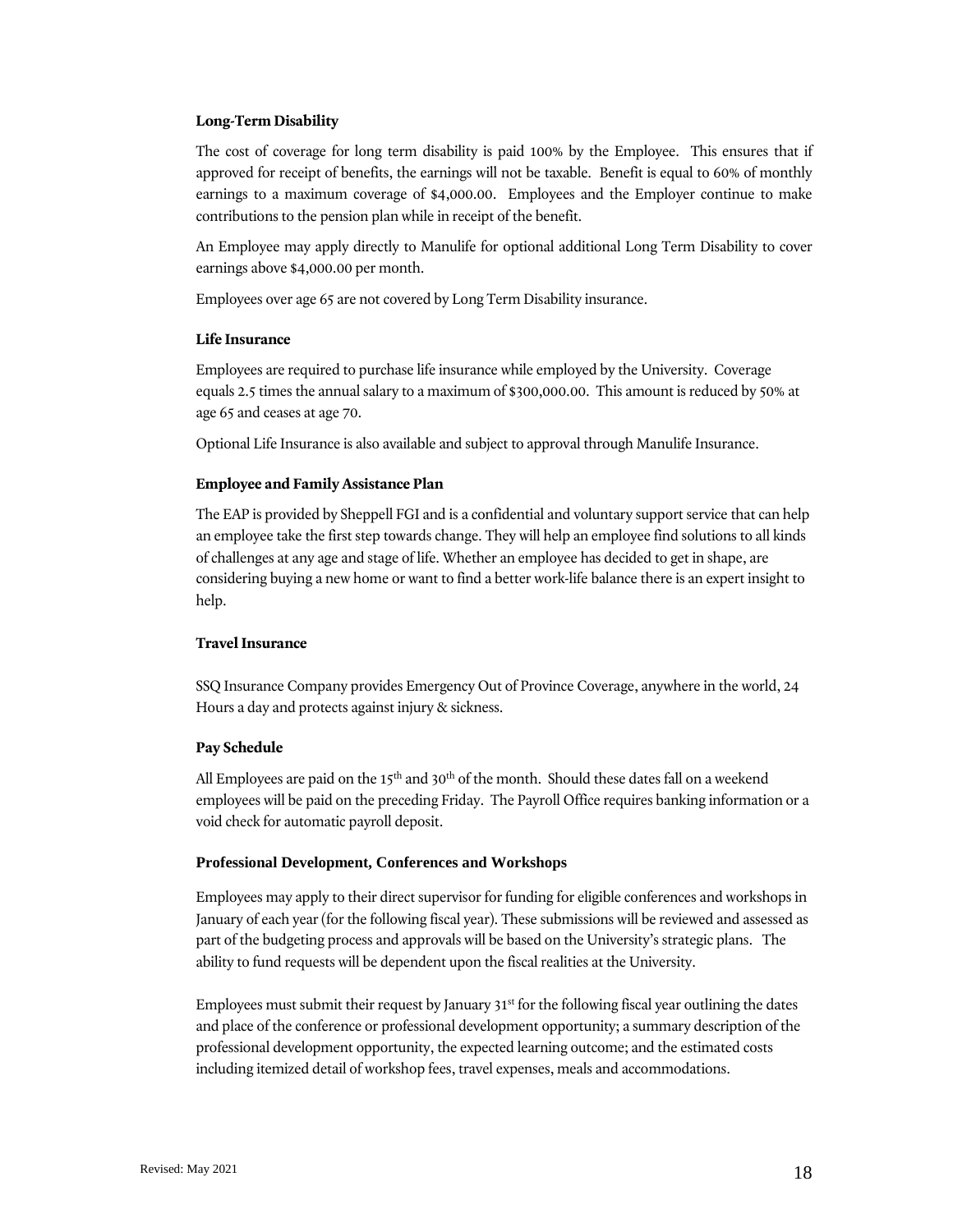Approved professional development will not exceed the following thresholds:

| Director level | up to \$1,800 |
|----------------|---------------|
| Manager level  | up to \$1,200 |
| Administrative | up to $$750$  |

These thresholds are not guarantees of funding nor will all requests for professional development be approved. Requests for professional development will be assessed and prioritized annually based on the University budget, needs of the University based on strategic plans, past performance of the employee including meeting of departmental goals, applicability of the request, past allocation of professional development funding, and internal equity.

For those funding requests that are approved, the amounts will be allocated within the departmental operating budgets. Employees cannot use departmental operating budgets to fund conference and workshop costs (registration fees, travel and accommodations) over and above the amount specifically allocated to them for professional development.

## <span id="page-19-0"></span>**Tuition Assistance**

Employees, Spouses and Dependents in the immediate family of the Employee may enroll in credit or non-credit courses in the University at one-half the tuition fee (studio fees and other fees are to be paid in full). Tuition must be paid in full up front and a receipt with Tuition rebate form must be completed and submitted to the Human Resources Department for rebate.

## <span id="page-19-1"></span>**Goodlife Membership**

Employees are eligible to sign up for payroll deduction for a Goodlife gym membership. A minimum of one month is required to begin or end deductions.

## <span id="page-19-2"></span>OCCUPATIONAL HEALTH AND SAFETY

#### <span id="page-19-3"></span>**OH&S Committee Meetings**

The Occupational Health and Safety Committee meet a minimum of 4 times per year and include members from every area of the University. The University is committed to an employees safety; if An employee have any items An employee would like to have discussed or notice any potential hazards please bring it to the attention of a committee member.

## <span id="page-19-4"></span>**Health and Safety Policy**

NSCAD University is committed to providing a healthy and safe environment for every member of the NSCAD community as reflected in our Occupational Health and Safety Policy. To understand how all members of the community contributed to a safe environment, please carefully read the attached documents on "Occupational Health and Safety". The Occupational Health and Safety Policy can also be found online on the NSCAD navigator. If after having read the documents an employee has questions related to Occupational Health and Safety or NSCAD's liability coverage, they should be discussed with either n employee's immediate supervisor, a representatives on the Health and Safety Committee the Dean or the Director of Human Resources.